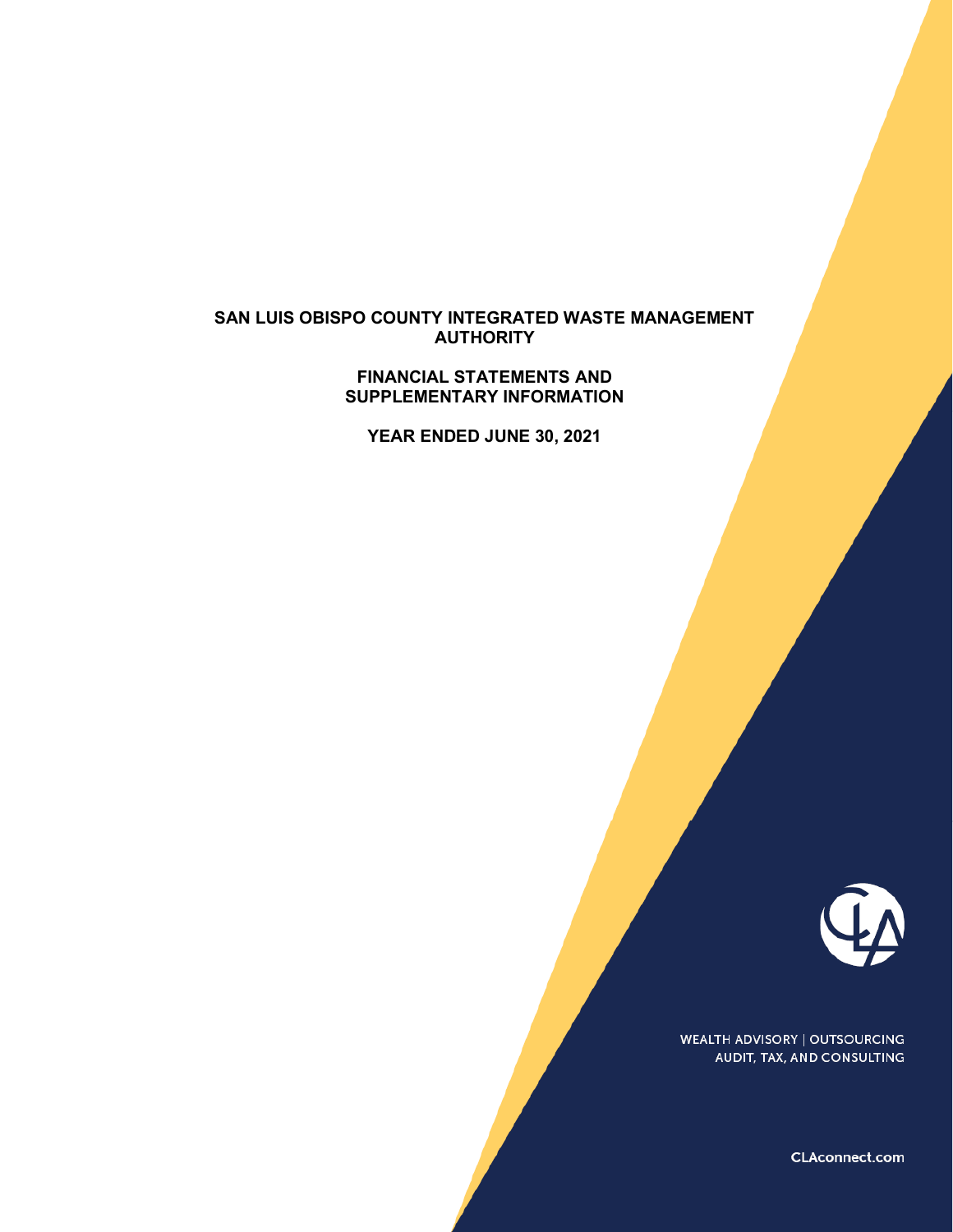### **SAN LUIS OBISPO COUNTY INTEGRATED WASTE MANAGEMENT AUTHORITY TABLE OF CONTENTS YEAR ENDED JUNE 30, 2021**

| <b>INDEPENDENT AUDITORS' REPORT</b>                                                                                                                                                                                                 | 1  |
|-------------------------------------------------------------------------------------------------------------------------------------------------------------------------------------------------------------------------------------|----|
| <b>MANAGEMENT'S DISCUSSION AND ANALYSIS</b>                                                                                                                                                                                         | 3  |
| <b>FINANCIAL STATEMENTS</b>                                                                                                                                                                                                         |    |
| <b>STATEMENT OF NET POSITION</b>                                                                                                                                                                                                    | 7  |
| STATEMENT OF REVENUES, EXPENSES, AND CHANGES IN NET<br><b>POSITION</b>                                                                                                                                                              | 8  |
| <b>STATEMENT OF CASH FLOWS</b>                                                                                                                                                                                                      | 9  |
| <b>NOTES TO FINANCIAL STATEMENTS</b>                                                                                                                                                                                                | 10 |
| INDEPENDENT AUDITORS' REPORT ON INTERNAL CONTROL OVER<br>FINANCIAL REPORTING AND ON COMPLIANCE AND OTHER MATTERS<br>BASED ON AN AUDIT OF FINANCIAL STATEMENTS PERFORMED IN<br>ACCORDANCE WITH GO <i>VERNMENT AUDITING STANDARDS</i> | 16 |
|                                                                                                                                                                                                                                     |    |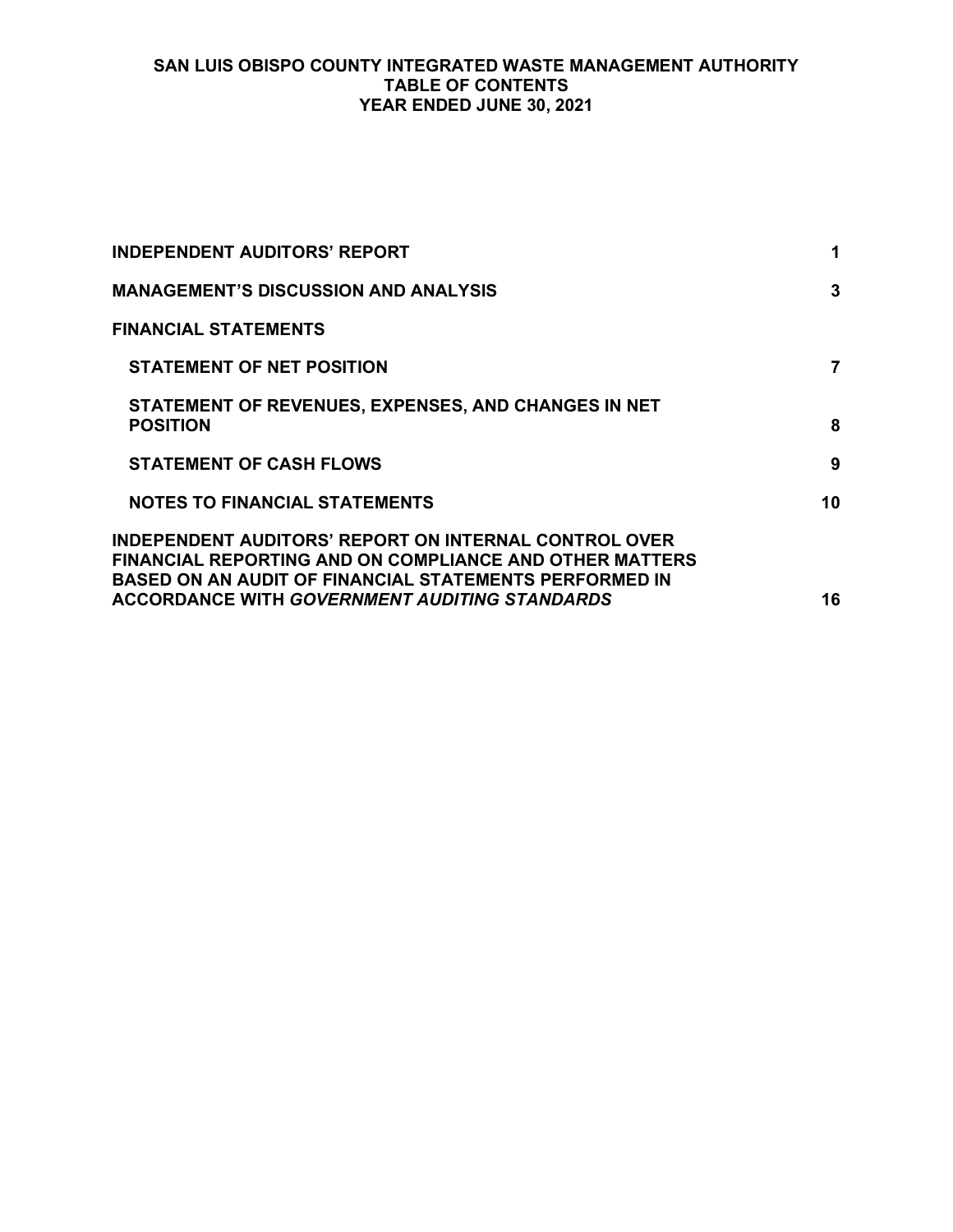

## **INDEPENDENT AUDITORS' REPORT**

Board of Directors San Luis Obispo County Integrated Waste Management Authority San Luis Obispo, California

### **Report on the Financial Statements**

We have audited the accompanying statement of net position of San Luis Obispo County Integrated Waste Management Authority (the Authority) as of June 30, 2021, and the related statement of revenues, expenses, and changes in net position and cash flows for the year then ended, and the related notes to the financial statements, which collectively comprise the Authority's basic financial statements as listed in the table of contents.

### *Management's Responsibility for the Financial Statements*

Management is responsible for the preparation and fair presentation of these financial statements in accordance with accounting principles generally accepted in the United States of America; this includes the design, implementation, and maintenance of internal control relevant to the preparation and fair presentation of financial statements that are free from material misstatement, whether due to fraud or error.

### *Auditors' Responsibility*

Our responsibility is to express opinions on these financial statements based on our audit. We conducted our audit in accordance with auditing standards generally accepted in the United States of America and the standards applicable to financial audits contained in *Government Auditing Standards,* issued by the Comptroller General of the United States. Those standards require that we plan and perform the audit to obtain reasonable assurance about whether the financial statements are free of material misstatement.

An audit involves performing procedures to obtain audit evidence about the amounts and disclosures in the financial statements. The procedures selected depend on the auditor's judgment, including the assessment of the risks of material misstatement of the financial statements, whether due to fraud or error. In making those risk assessments, the auditor considers internal control relevant to the entity's preparation and fair presentation of the financial statements in order to design audit procedures that are appropriate in the circumstances, but not for the purpose of expressing an opinion on the effectiveness of the entity's internal control. Accordingly, we express no such opinion. An audit also includes evaluating the appropriateness of accounting policies used and the reasonableness of significant accounting estimates made by management, as well as evaluating the overall presentation of the financial statements.

We believe that the audit evidence we have obtained is sufficient and appropriate to provide a basis for our audit opinion.

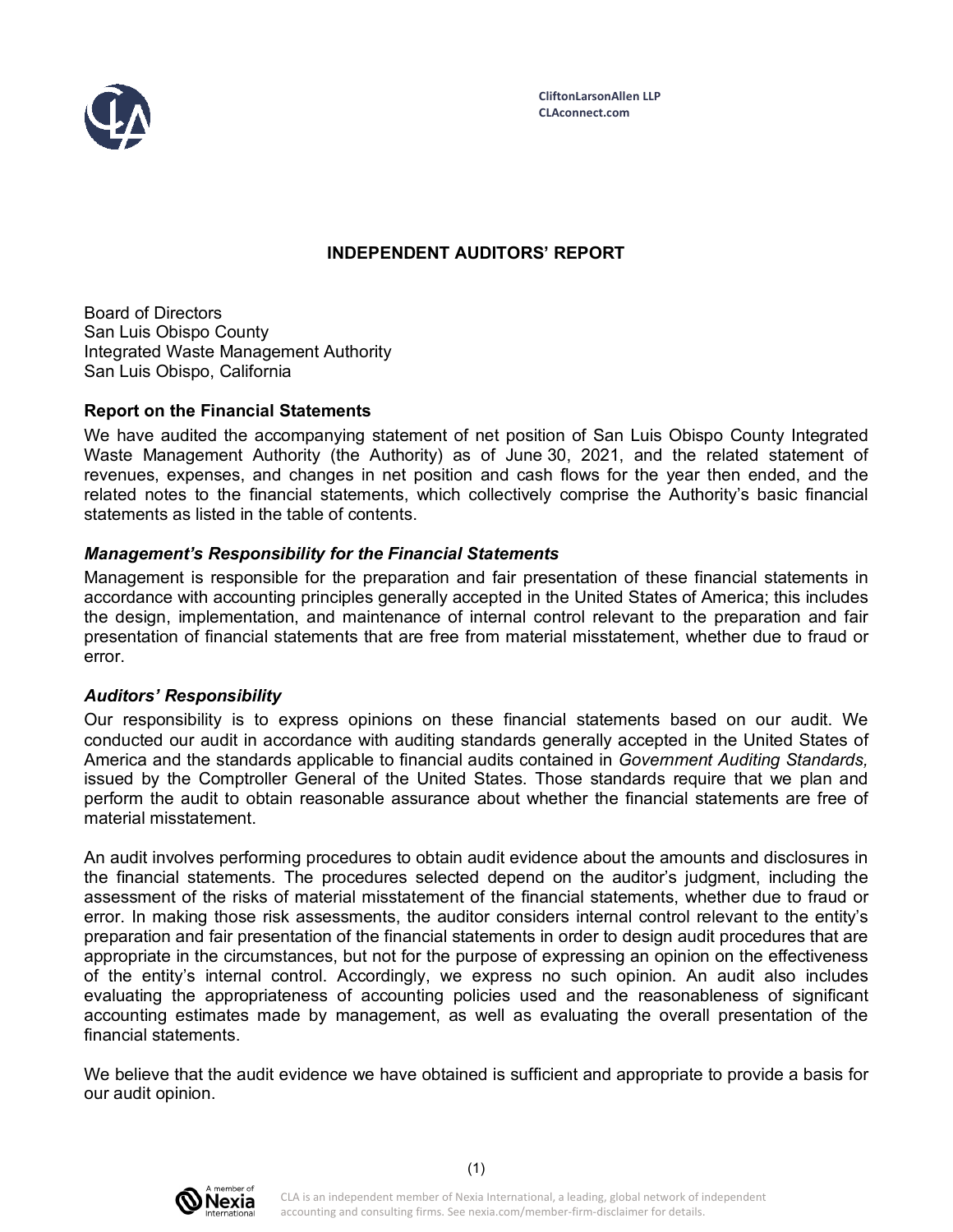### **Opinions**

In our opinion, the financial statements referred to above present fairly, in all material respects, the financial position of the Authority, as of June 30, 2021, and the changes in financial position and cash flows thereof for the year then ended in accordance with accounting principles generally accepted in the United States of America.

### **Other Matters**

#### *Required Supplementary Information*

Accounting principles generally accepted in the United States of America require that the management's discussion and analysis on pages 3-6 be presented to supplement the basic financial statements. Such information, although not a part of the basic financial statements, is required by the Governmental Accounting Standards Board who considers it to be an essential part of financial reporting for placing the basic financial statements in an appropriate operational, economic, or historical context. We have applied certain limited procedures to the required supplementary information in accordance with auditing standards generally accepted in the United States of America, which consisted of inquiries of management about the methods of preparing the information and comparing the information for consistency with management's responses to our inquiries, the basic financial statements, and other knowledge we obtained during our audit of the basic financial statements. We do not express an opinion or provide any assurance on the information because the limited procedures do not provide us with sufficient evidence to express an opinion or provide any assurance.

### **Other Reporting Required by** *Government Auditing Standards*

In accordance with *Government Auditing Standards*, we have also issued our report dated October 14, 2021 on our consideration of the Authority's internal control over financial reporting and on our tests of its compliance with certain provisions of laws, regulations, contracts, and grant agreements and other matters. The purpose of that report is solely to describe the scope of our testing of internal control over financial reporting and compliance and the results of that testing, and not to provide an opinion on the effectiveness of the Authority's internal control over financial reporting or on compliance. That report is an integral part of an audit performed in accordance with *Government Auditing Standards* in considering the Authority's internal control over financial reporting and compliance.

Viifton Larson Allen LLP

**CliftonLarsonAllen LLP**

Roseville, California October 14, 2021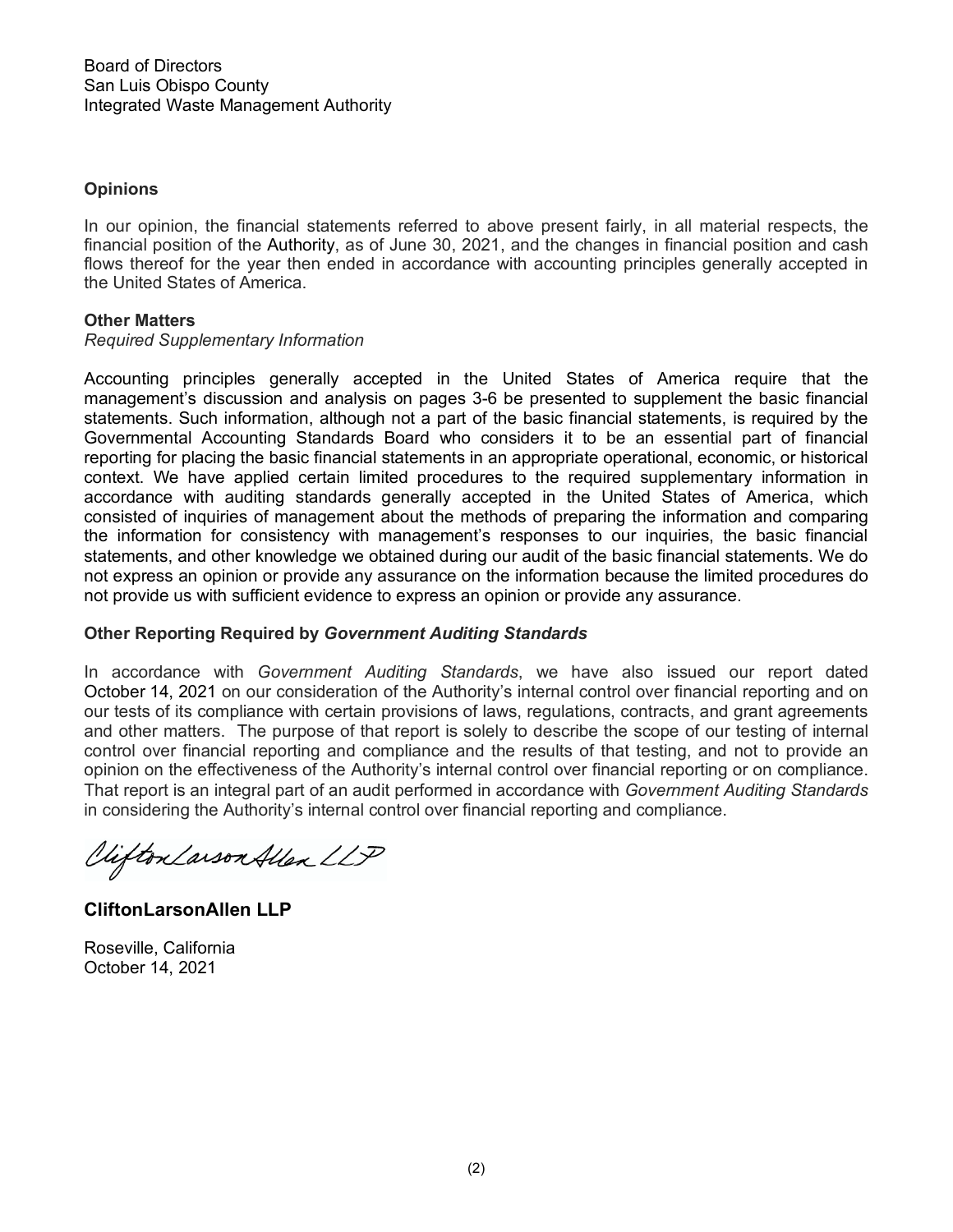The following Management's Discussion and Analysis (MD&A) of San Luis Obispo County Integrated Waste Management Authority financial performance provides an introduction to the financial statements for the year ended June 30, 2021. The information contained in the MD&A should be considered in conjunction with the information contained in the District's financial statements.

## **OVERVIEW OF THE FINANCIAL STATEMENTS**

The Authority's financial statements are prepared on the accrual basis of accounting in accordance with accounting principles generally accepted in the United States of America promulgated by the Governmental Accounting Standards Board. The Authority's revenues are recognized when earned, not when received. Expenses are recognized when incurred, not when paid. Capital assets are capitalized and, with the exception of land, are depreciated over their useful lives. See the notes to the financial statements for a summary of the Authority's significant accounting policies.

Following this discussion and analysis are the basic financial statements of the Authority.

The Authority's basic financial statements are designed to provide readers with a broad overview of the Authority's financial status.

The statement of net position presents information on all of the Authority's assets and deferred outflows of resources and liabilities and deferred inflows of resources with the difference reported as net position. Over time, increases or decreases in net position may serve as a useful indicator of the Authority's financial position.

### *Net Position = (Assets + Deferred Outflows of Resources) – (Liabilities + Deferred Inflows of Resources)*

The statement of revenues, expenses, and changes in net position presents information showing the change in the Authority's net position during the fiscal year. All changes in net position are reported as soon as the underlying event occurs, regardless of timing of related cash flows. Thus, revenues and expenses are recorded and reported in this statement for some items that will result in cash flows in future periods.

The statement of cash flows relates to the flows of cash equivalents. Consequently, only transactions that affect the Authority's cash accounts are recorded in this statement. A reconciliation of the statement of cash flows is provided at the bottom of the statement to assist in understanding the difference between cash flows from operating activities and operating income.

The notes to the financial statements provide additional information that is essential to a full understanding of the data provided in the basic financial statements.

### **FINANCIAL HIGHLIGHTS**

- The Authority started the FY 2021-2022 with \$2.9M in reserves, which was a decrease of \$203K from the prior year.
- There was an expected budget shortfall for the FY 2020-2021 of \$600K due to planned replacement purchases of forklifts, and maintenance and repair of Household Hazardous Waste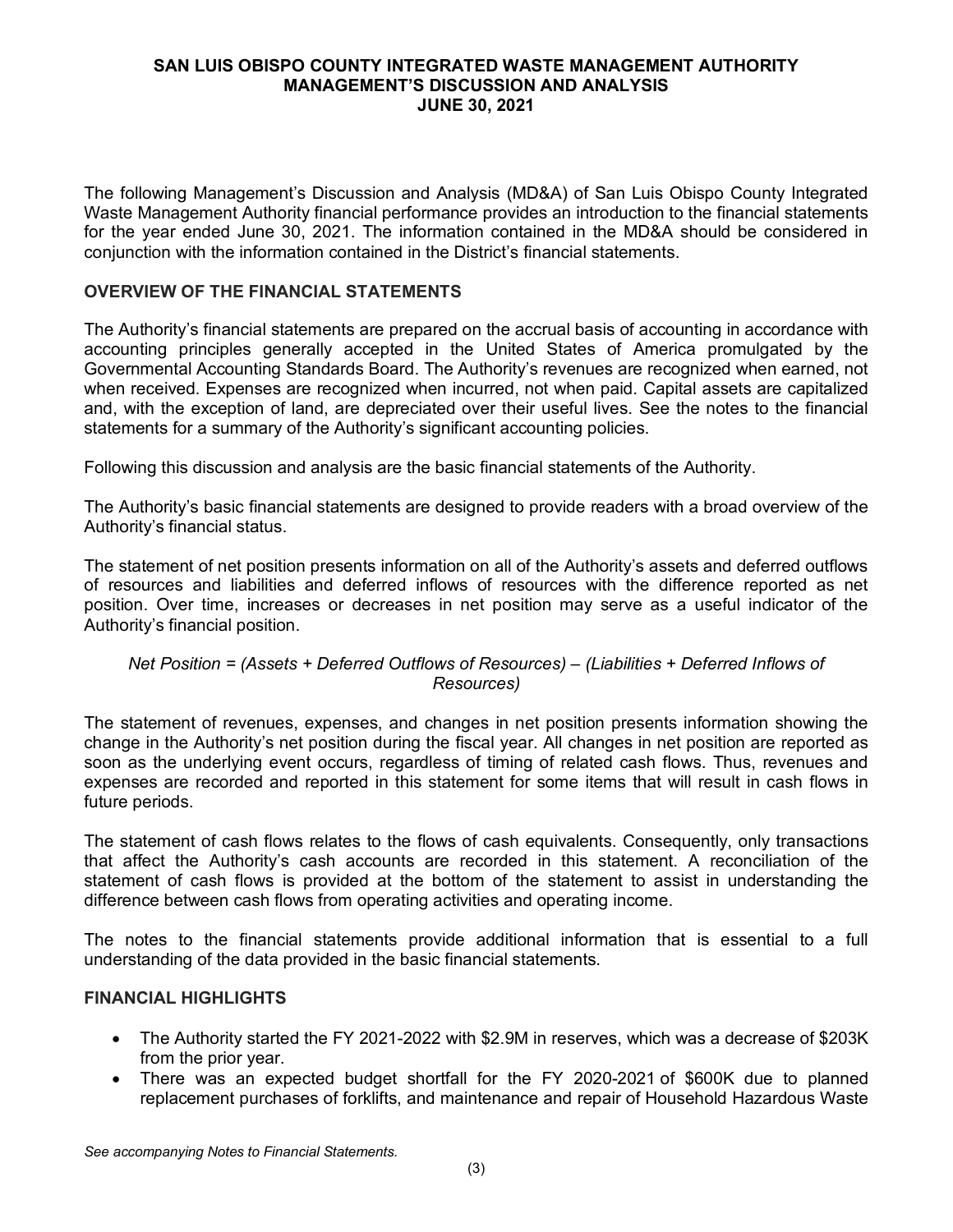(HHW) facilities, the hiring of a consultant to prepare the countywide CalRecycle Five Year Plan, advertising costs, and the inclusion of Technical Assistance Grants.

- When the COVID-19 pandemic resulted in the closure of businesses at a local, state, and national level, Authority staff anticipated a recession and significant revenue shortfalls and decided to forego any non-essential expenses including any capital asset spending. These actions reduced expenses.
- Operating revenue was \$2M for FY 2020-2021, as projected.
- The main source of revenue for this Authority is a \$3.00 per ton surcharge on waste disposed of at the landfills in San Luis Obispo County (MOA 1994) and a Solid Waste Management Fee (Resolution No. 07-03(c), 2007) of 2% of the gross revenue collected from commercial hauling, a \$.30 per month per residential account for residential customers with accounts charged less than \$50 per month, and 2% for residential accounts charged more than \$50 per month. This Authority anticipates revenues and reserves will meet expenses until SB 1383 becomes effective January 1, 2022, but will continue to closely monitor revenues and expenses.
- This Authority coordinates and reports to CalRecycle on 45 programs within the boundaries of San Luis Obispo County. These programs can be categorized into three expense categories: (1.) diversion programs/hazardous waste collection and material management, (2.) public outreach and education, and (3.) administrative costs.

### **FINANCIAL POSITION**

|                                  | IWMA'S Net Position<br>June 30, 2021 and 2020 |                 |            |        |            |
|----------------------------------|-----------------------------------------------|-----------------|------------|--------|------------|
|                                  | 2021                                          | 2020            | Variance   | Change |            |
| Assets:                          |                                               |                 |            |        |            |
| <b>Current and Other Assets</b>  | \$<br>3,277,300                               | \$<br>3,607,456 | $(9.15)\%$ | \$     | (330, 156) |
| <b>Capital Assets</b>            | 746.424                                       | 925,659         | (19.36)    |        | (179,235)  |
| <b>Total Assets</b>              | 4,023,724                                     | 4,533,115       | (11.24)    |        | (509, 391) |
| Liabilities:                     |                                               |                 |            |        |            |
| <b>Current Liabilities</b>       | 276,081                                       | 306.744         | (10.00)    |        | (30, 663)  |
| Long-Term Liabilities            | 21,613                                        | 16,364          | 32.08      |        | 5,249      |
| <b>Total Liabilities</b>         | 297,694                                       | 323,108         | (7.87)     |        | (25, 414)  |
| Net Position:                    |                                               |                 |            |        |            |
| Net Investment in Capital Assets | 746,424                                       | 925,659         | (19.36)    |        | (179, 235) |
| Unrestricted                     | 2,979,606                                     | 3,284,348       | (9.28)     |        | (304, 742) |
| <b>Total Net Position</b>        | \$<br>3,726,030                               | \$<br>4,210,007 | (11.50)    | \$     | (483, 977) |

**IWMA's Net Position**

#### **Analysis of the Authority as a whole – Financial Statements**

*Assets* – The Authorities assets for fiscal year 2020/21 decreased by 11.24% or \$509,391. The decrease in total assets was primary due to four (4) oil collection truck lease agreements ending and one (1) 2015 ISUZU NPR HD 18-foot box Compressed Natural Gas (CNG) vehicle lease agreement ending. All five vehicles were sold and removed from the asset list resulting in a decrease of approximately \$325,000.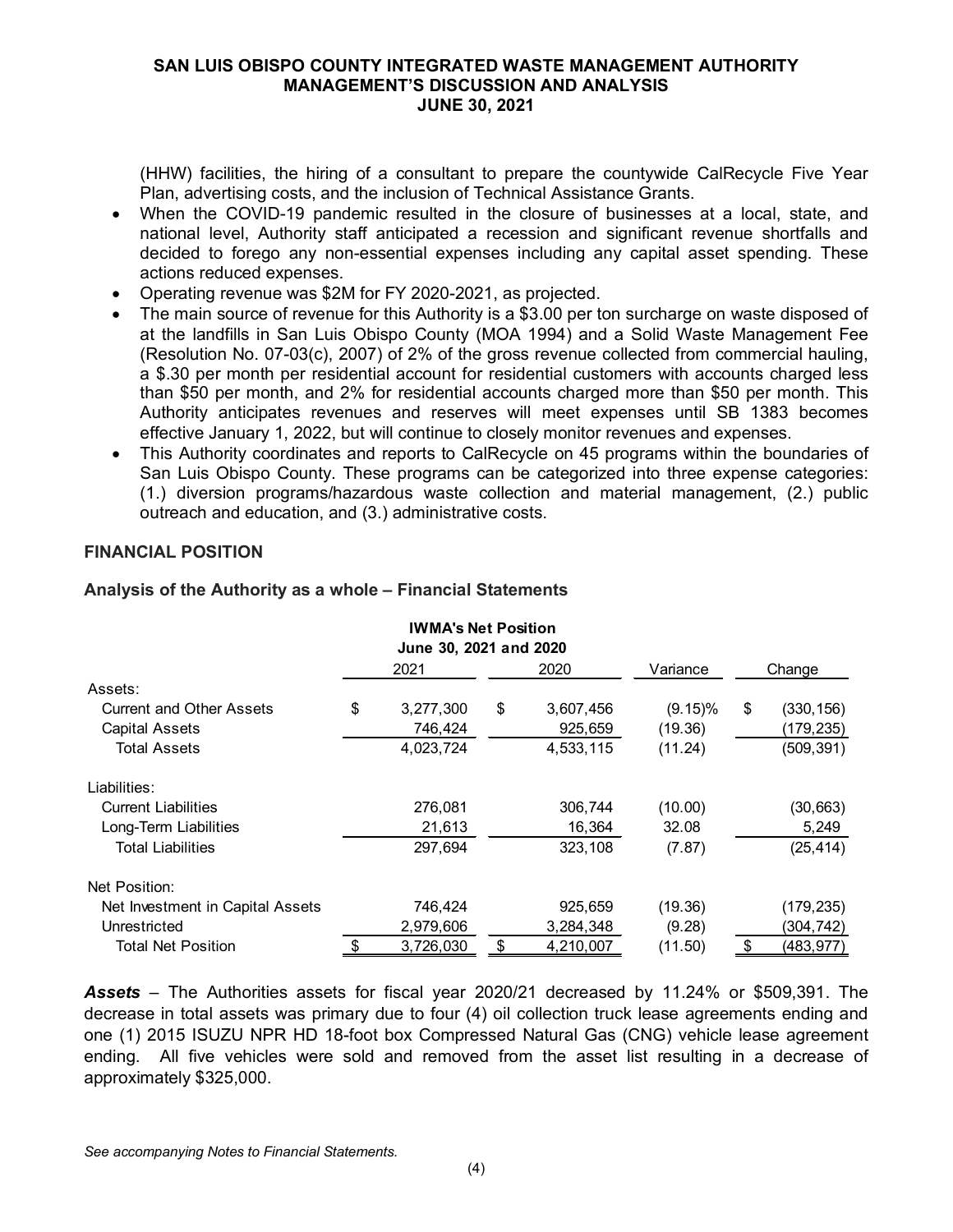*Capital Assets* – The Authority's investment in capital assets as of June 30, 2021 amounted to \$746,424 (net of accumulated depreciation and related debt). This investment in capital assets includes land, and equipment. The \$179,235 decrease was the result of the sale of the five (5) vehicles as stated above.

*Liabilities* - The Authority's liabilities for fiscal year 2020/21 decreased by 7.87% or \$25,414. The decrease was due to a reduction in accruals.

*Net Position* -The Authority's total net position for fiscal year 2020/21 decreased by 11.5% or \$483,977. The unrestricted net position of the Authority on June 30, 2021, amounted to \$2,979,606. The reduction in assets mentioned above was the main contributing factor to the decrease in total net position.

|                           |    | 2021       |    | 2020       | Variance | Change           |  |
|---------------------------|----|------------|----|------------|----------|------------------|--|
| Revenues:                 |    |            |    |            |          |                  |  |
| Operating                 | \$ | 2,042,522  | \$ | 1,959,636  | 4.23 %   | \$<br>82,886     |  |
| Nonoperating              |    | 79,970     |    | 228,074    | (64.94)  | (148, 104)       |  |
| <b>Total Revenues</b>     |    | 2,122,492  |    | 2,187,710  | (2.98)   | (65, 218)        |  |
| Expenses:                 |    |            |    |            |          |                  |  |
| <b>Operating Expenses</b> |    | 2,606,469  |    | 2,394,178  | 8.87     | 212,291          |  |
| <b>Total Expenses</b>     |    | 2,606,469  |    | 2,394,178  | 8.87     | 212,291          |  |
| Change in Net Position    |    | (483, 977) |    | (206, 468) | 134.41   | (277, 509)       |  |
| Net Position - Beginning  |    | 4,210,007  |    | 4,416,475  | (4.67)   | (206, 468)       |  |
| Net Position - Ending     | \$ | 3,726,030  | \$ | 4,210,007  | (11.50)  | \$<br>(483, 977) |  |

*Revenues* – The Authority's revenues for fiscal year 2020/21 decreased by 2.98% or \$65,218. The decrease was related to a reduction in non-operating CalRecycle grant funding availability.

*Expenses* – The Authority's expenses for fiscal year 2020/21 increased by 8.87% or \$212,291. Operating expenses increased due to the addition of three (3) full-time positions in anticipation of staffing needs for state mandated SB 1383, the funding payment of three (3) Technical Assistance Grants, and an increase in legal fees.

### **ECONOMIC FACTORS AND NEXT YEAR'S BUDGET**

- This Authority is planning for all current programs to continue at the same funding levels and that programs such as the school education programs could resume in-person presentations.
- State mandated SB 1383 programs must be in place and running by January 01, 2022. This Authority hired three (3) internal full-time staff in FY 20/21. To accommodate the additional staff, the Board authorized renting additional office space.
- HF&H Consultants were engaged to give this Authority cost projections/ranges for SB 1383 (1.) Initial set up and (2.) Yearly maintenance. This Authority is following a conservative funding approach given limited reserves and several market unknowns.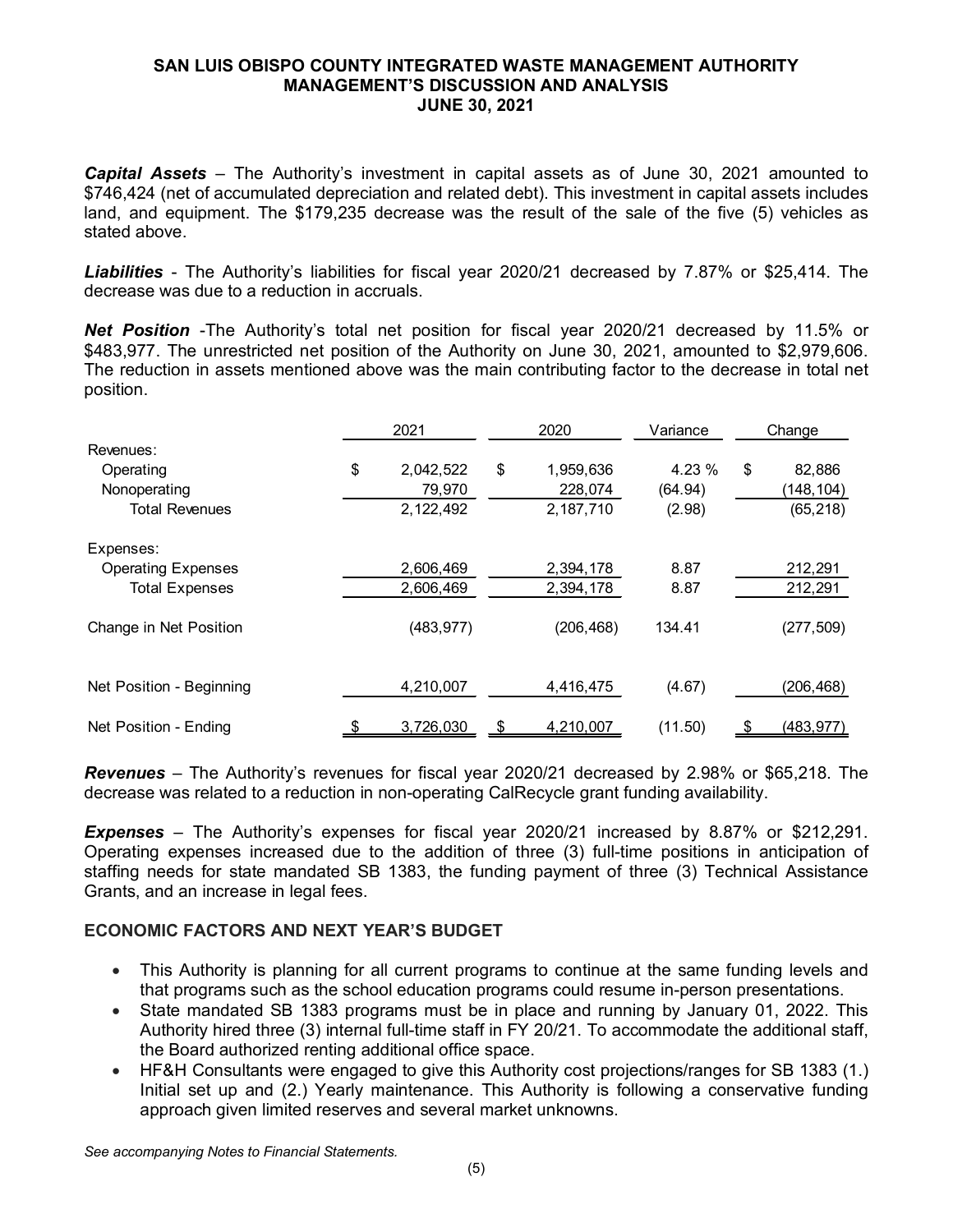- The full impact of COVID-19 on the economy is still undetermined. The Authority has been monitoring revenues and expenses closely and at this point, has not seen significant revenue disruption. Accordingly, this budget assumes service levels, costs, and fees will remain steady.
- The fee structure is going to change as of January 1, 2022. In total, these fees are projected to generate the additional revenue needed to implement and maintain the state mandated SB 1383.
- CalRecycle has decreased their standard Used Oil and City-County grants by as much as 40% for FY 21/22 and has warned agencies that these awards will continue to decline over the next few years.
- The budget assumes no significant changes to this Authority's JPA or the scope and make-up of the Board.

### **REQUEST FOR INFORMATION**

This financial report is designed to provide a general overview of the Authority's finances for all those with an interest in the Authority's finances. Questions concerning any of the information provided in the report or requests for additional financial information should be addressed to SLO CO IWMA Accounting. This entire report is available online at https://www.iwma.com/about/governmenttransparency/.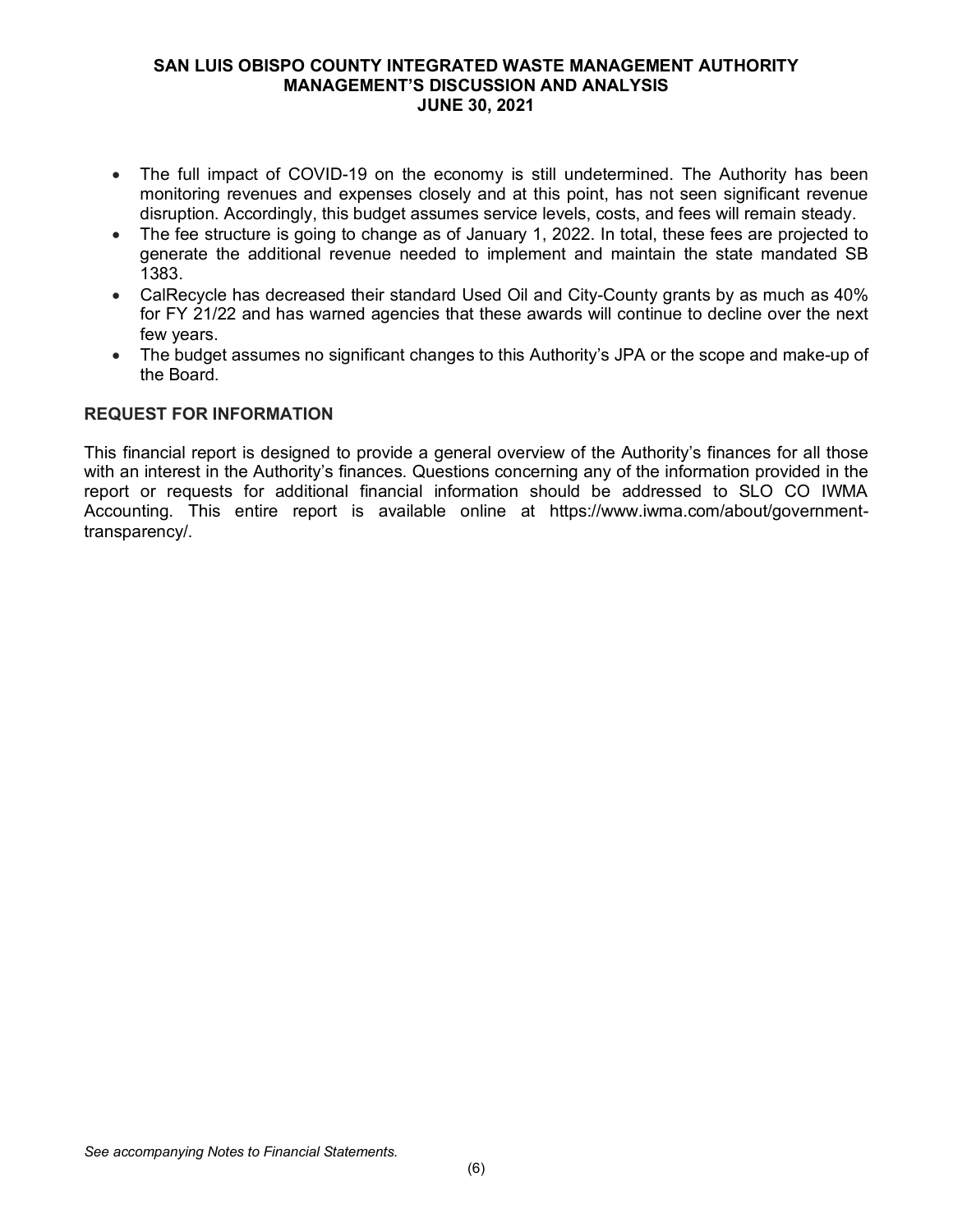## **SAN LUIS OBISPO COUNTY INTEGRATED WASTE MANAGEMENT AUTHORITY STATEMENT OF NET POSITION JUNE 30, 2021**

#### **ASSETS**

| Cash and Cash Equivalents                            |                 |
|------------------------------------------------------|-----------------|
|                                                      | \$<br>2,916,504 |
| <b>Tipping Fees Receivable</b>                       | 248,377         |
| <b>Grants Receivable</b>                             | 28,504          |
| Prepaids                                             | 83,915          |
| <b>Total Current Assets</b>                          | 3,277,300       |
| <b>NONCURRENT ASSETS</b>                             |                 |
| Capital Assets:                                      |                 |
| Depreciable, net                                     | 746,424         |
| <b>Total Assets</b>                                  | 4,023,724       |
| <b>LIABILITIES</b>                                   |                 |
| <b>CURRENT LIABILITIES</b>                           |                 |
| Accounts Payable and Accrued Liabilities             | 248,867         |
| Current Portion of Compensated Absences Payable      | 27,214          |
| <b>Total Current Liabilities</b>                     | 276,081         |
| <b>LONG-TERM LIABILITIES</b>                         |                 |
| Compensated Absences Payable, Net of Current Portion | 21,613          |
| <b>Total Liabilities</b>                             | 297,694         |
| <b>NET POSITION</b>                                  |                 |
| Net Investment in Capital Assets                     | 746,424         |
| Unrestricted                                         | 2,979,606       |
| <b>Total Net Position</b>                            | \$<br>3,726,030 |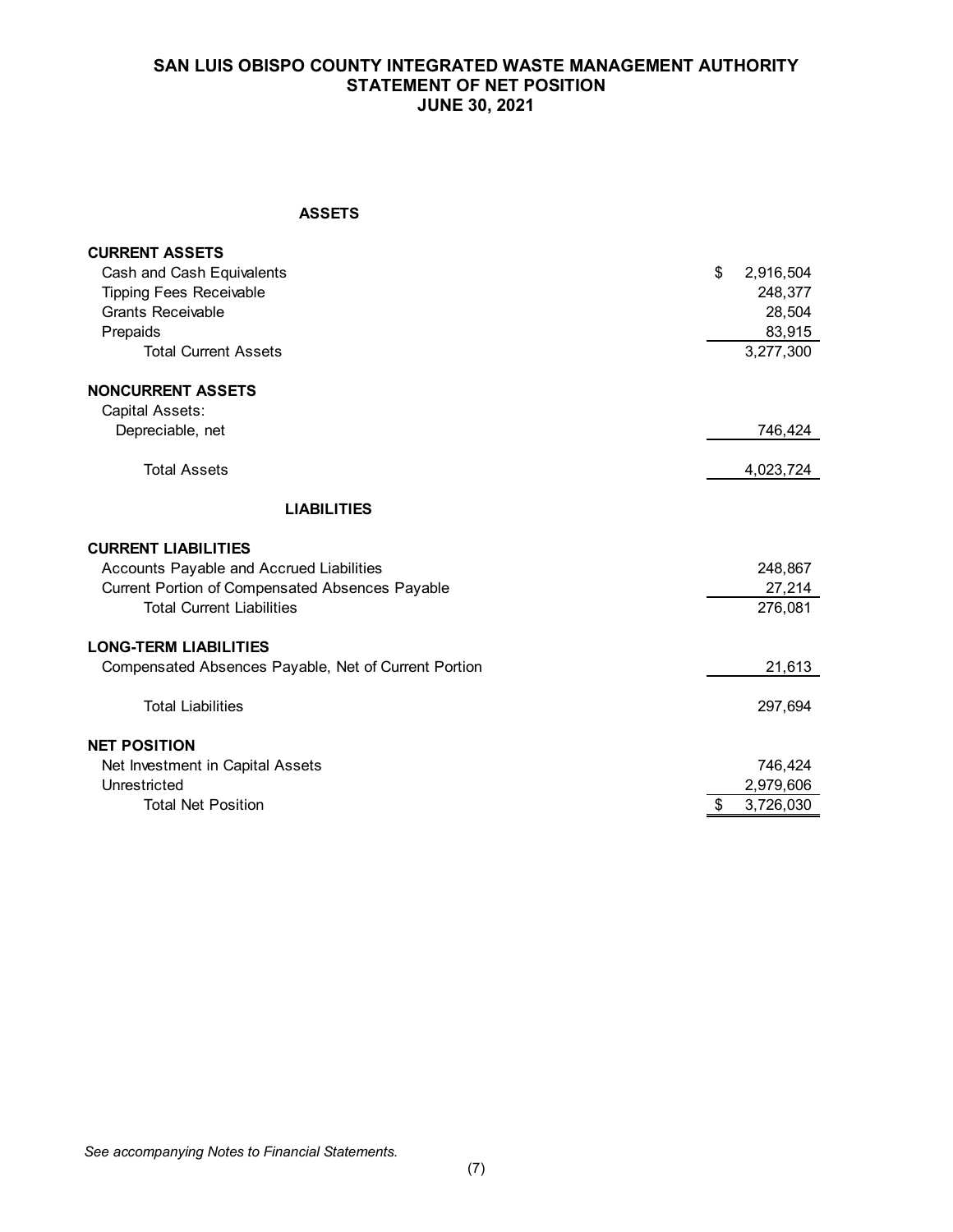### **SAN LUIS OBISPO COUNTY INTEGRATED WASTE MANAGEMENT AUTHORITY STATEMENT OF REVENUES, EXPENSES, AND CHANGES IN NET POSITION YEAR ENDED JUNE 30, 2021**

| <b>OPERATING REVENUES</b>                       |                 |
|-------------------------------------------------|-----------------|
| Tipping Fees and Solid Waste Management Fees    | \$<br>1,947,675 |
| Hazardous Waste and Oil Fees                    | 72,078          |
| Other Income                                    | 22,769          |
| <b>Total Operating Revenues</b>                 | 2,042,522       |
| <b>OPERATING EXPENSES</b>                       |                 |
| Advertising                                     | 81,112          |
| Copying and Printing                            | 4,965           |
| <b>Depreciation Expense</b>                     | 71,483          |
| <b>Equipment and Supplies</b>                   | 86,491          |
| Hazardous Waste Disposal                        | 581,128         |
| Insurance                                       | 26,282          |
| Legal Counsel                                   | 117,702         |
| Memberships                                     | 10,734          |
| Miscellaneous                                   | 11,904          |
| Office Expense                                  | 42,764          |
| Postage                                         | 600             |
| <b>Professional Services</b>                    | 614,882         |
| <b>Public Outreach and Education</b>            | 256,929         |
| Rent, Utilities, and Office Maintenance         | 15,630          |
| Salaries, Wages, and Benefits                   | 670,696         |
| Seminars and Training                           | 2,950           |
| Telephone                                       | 7,780           |
| Travel and Mileage                              | 2,437           |
| <b>Total Operating Expenses</b>                 | 2,606,469       |
| <b>OPERATING LOSS</b>                           | (563, 947)      |
| <b>NONOPERATING REVENUES AND EXPENSES</b>       |                 |
| Grants                                          | 133,536         |
| Loss on Sale of Capital Asset                   | (85, 548)       |
| <b>Interest</b>                                 | 31,982          |
| <b>Total Nonoperating Revenues and Expenses</b> | 79,970          |
| <b>INCREASE (DECREASE) IN NET POSITION</b>      | (483, 977)      |
| Net Position - Beginning of Year                | 4,210,007       |
| <b>NET POSITION - END OF YEAR</b>               | \$<br>3,726,030 |

*See accompanying Notes to Financial Statements.*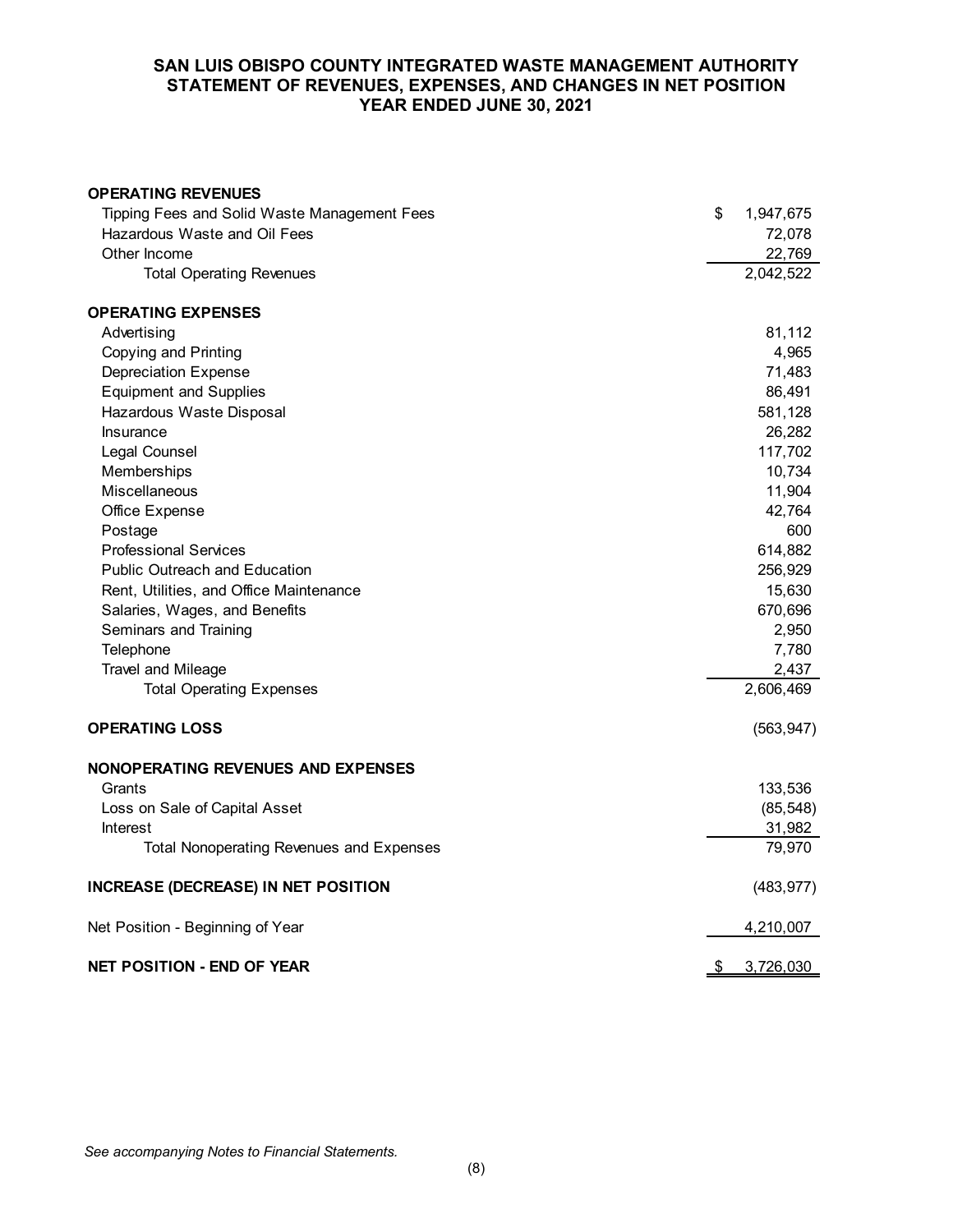### **SAN LUIS OBISPO COUNTY INTEGRATED WASTE MANAGEMENT AUTHORITY STATEMENT OF CASH FLOWS YEAR ENDED JUNE 30, 2021**

| <b>CASH FLOWS FROM OPERATING ACTIVITIES</b>               |    |             |
|-----------------------------------------------------------|----|-------------|
| <b>Cash Received from Customers</b>                       | \$ | 2,022,149   |
| Cash Payments to Suppliers for Goods and Services         |    | (1,944,110) |
| Cash Payments to Employees for Services                   |    | (662, 778)  |
| Net Cash Used by Operating Activities                     |    | (584, 739)  |
| CASH FLOWS FROM NONCAPITAL FINANCING ACTIVITIES           |    |             |
| <b>Operating Grants Received</b>                          |    | 126,798     |
| Net Cash Provided by Noncapital Financing Activities      |    | 126,798     |
| CASH FLOWS FROM CAPITAL AND RELATED                       |    |             |
| <b>FINANCING ACTIVITIES</b>                               |    |             |
| Proceeds from sale of Capital Assets                      |    | 22,204      |
| Net Cash Used by Capital and Related Financing Activities |    | 22,204      |
| <b>CASH FLOWS FROM INVESTING ACTIVITIES</b>               |    |             |
| Interest on Cash and Cash Equivalents                     |    | 31,982      |
| Net Cash Provided by Investing Activities                 |    | 31,982      |
| NET INCREASE IN CASH AND CASH EQUIVALENTS                 |    | (403, 755)  |
| Cash and Cash Equivalents - Beginning of Year             |    | 3,320,259   |
| CASH AND CASH EQUIVALENTS - END OF YEAR                   | S  | 2,916,504   |
| RECONCILIATION OF OPERATING INCOME TO NET CASH            |    |             |
| PROVIDED BY OPERATING ACTIVITIES                          |    |             |
| <b>Operating Loss</b>                                     | \$ | (563, 947)  |
| Adjustments to Reconcile Operating Income to Net Cash     |    |             |
| Provided by Operating Activities                          |    |             |
| Depreciation                                              |    | 71,483      |
| Changes in Assets and Liabilities:                        |    |             |
| <b>Tipping Fees Receivables</b>                           |    | (20, 340)   |
| Prepaids                                                  |    | (46, 521)   |
| Accounts Payable and Accrued Liabilities                  |    | (33, 332)   |
| <b>Compensated Absences Payable</b>                       |    | 7,918       |
| Net Cash Used by Operating Activities                     | \$ | (584, 739)  |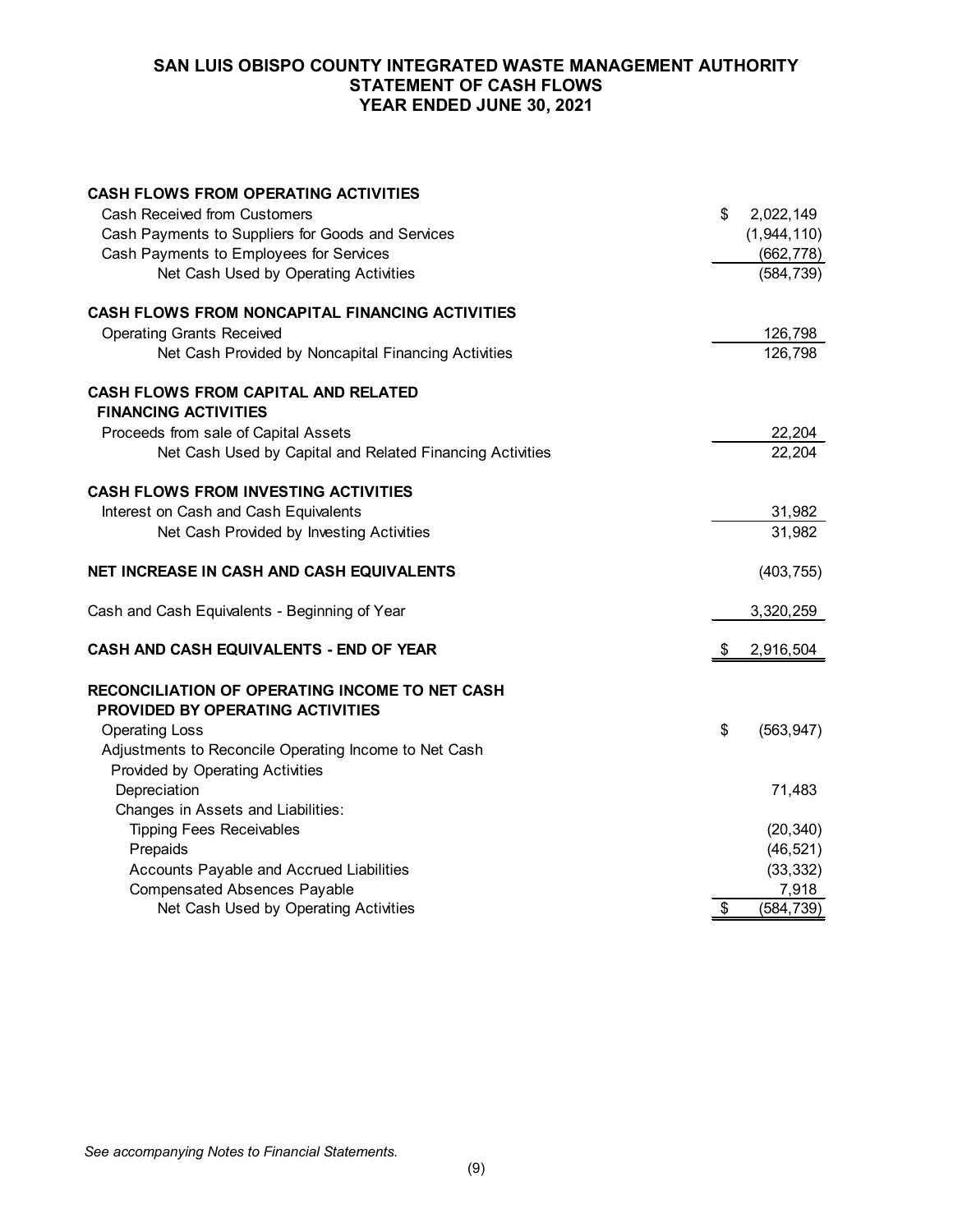## **NOTE 1 NATURE OF OPERATIONS**

The San Luis Obispo County Integrated Waste Management Authority (the Authority) was established by a voluntary joint powers agreement (the JPA) on May 10, 1994 under California Government Code Section 6500. The Authority is the continuation of a statemandated Solid Waste Program established by the County of San Luis Obispo and cities located within San Luis Obispo County. Prior to the Integrated Waste Management Authority, the Solid Waste Program operated under a 1990 Memorandum of Agreement under the San Luis Obispo Area Coordinating Council's joint powers agreement.

Under Section 5, Powers of the JPA, the Authority has the power to acquire, construct, finance, refinance, operate, regulate and maintain a Solid Waste Landfill, transfer station, a MRF, composting, HHW, or Joint Facilities and Sole Use Facilities subject, however, to the conditions and restrictions contained in the Agreement. The Authority shall also have the power to plan, study and recommend proper solid waste management consistent with the Act and, to the extent permitted by the Act and this Agreement, implement the programs specified in the state approved and locally adopted SRREs, the HHWE, the NDFE and the County wide Regional Siting Element for all or any portion of the area included within the Authority's Boundary.

# **NOTE 2 SUMMARY OF SIGNIFICANT ACCOUNTING POLICIES**

# **Basis of Presentation**

For financial reporting purposes, the Authority is considered a special-purpose government engaged only in business- type activities. The principal operating revenues of the Authority are landfill tipping fees, franchise and permitted hauler solid waste management fees, and other related income. Grant revenues and interest income are considered nonoperating revenues. When both restricted and unrestricted revenues are available for an expense, the Authority's policy is to use restricted grant revenues first, and then unrestricted fees as they are needed.

### **Basis of Accounting**

The financial statements have been prepared using the economic resources measurement focus and the accrual basis of accounting in accordance with accounting principles generally accepted in the United States of America as prescribed by the Governmental Accounting Standards Board (GASB). The accompanying financial statements have been prepared on the accrual basis of accounting. Under the accrual basis, revenues are recognized when earned and expenses are recognized when incurred.

### **Cash and Cash Equivalents**

The Authority considers all demand deposits in bank and investment in San Luis Obispo County's pooled investment fund to be cash and cash equivalents.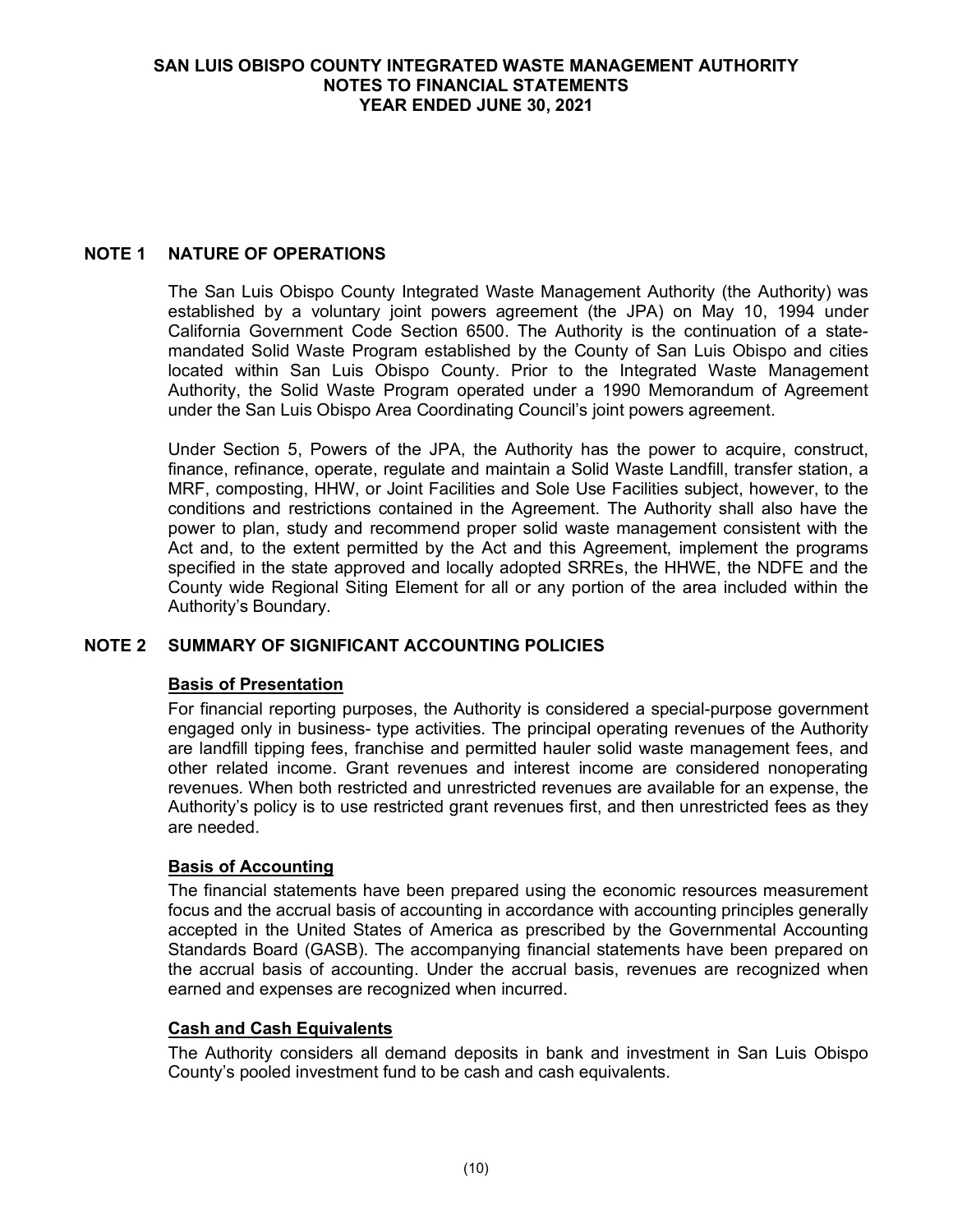### **Tipping Fees, Solid Waste Management Fees, and Grants Receivable**

The Authority's tipping fees receivable is comprised of waste tipping fees collected by the Cold Canyon, Chicago Grade, and Paso Robles landfills on behalf of the Authority, and solid waste management fees collected by waste management companies permitted in the county, but not yet remitted to the Authority as of year-end. Grants receivable represent reimbursable grant expenses that have not yet been received by year-end. No allowance for doubtful accounts has been recorded since management believes amounts are fully collectible.

### **Capital Assets**

Property and equipment exceeding a capitalization threshold of \$5,000 are recorded at cost. Depreciation is provided for on a straight-line basis over the estimated useful lives of the assets ranging from 5 to 40 years.

### **Estimates**

The preparation of financial statements in conformity with accounting principles generally accepted in the United States of America requires management to make estimates and assumptions that affect certain reported amounts and disclosures. Accordingly, actual results could differ from those estimates.

### **NOTE 3 CASH AND CASH EQUIVALENTS**

At June 30, 2021, cash and cash equivalents consisted of the following:

| Deposits:                                    |              |
|----------------------------------------------|--------------|
| Cash in Bank                                 | \$<br>59,107 |
| Investment in External Investment Pool:      |              |
| Cash in Country Treasury Unreserved          | 1,357,397    |
| <b>Emergency Reserve</b>                     | 500,000      |
| DTSC HHW Closure Reserve                     | 1,000,000    |
| Total Investment in External Investment Pool | 2,857,397    |
|                                              |              |
| Total                                        | 2,916,504    |

The Authority maintains the majority of its operating cash with the San Luis Obispo County Treasurer's office in a pooled investment fund. Funds are pooled with other agencies throughout San Luis Obispo County. Investments are made in accordance with California Government Code. The carrying value of pooled funds approximates fair value as required by Governmental Accounting Standards Board (GASB) Statement No. 31. Interest earned is deposited quarterly into participating funds. Investment gains and losses, if any, are proportionately shared by all funds in the pool. San Luis Obispo County's report discloses the required information in accordance with GASB Statements No. 3 and 40. External investment pools are not required to provide custodial credit risk disclosures.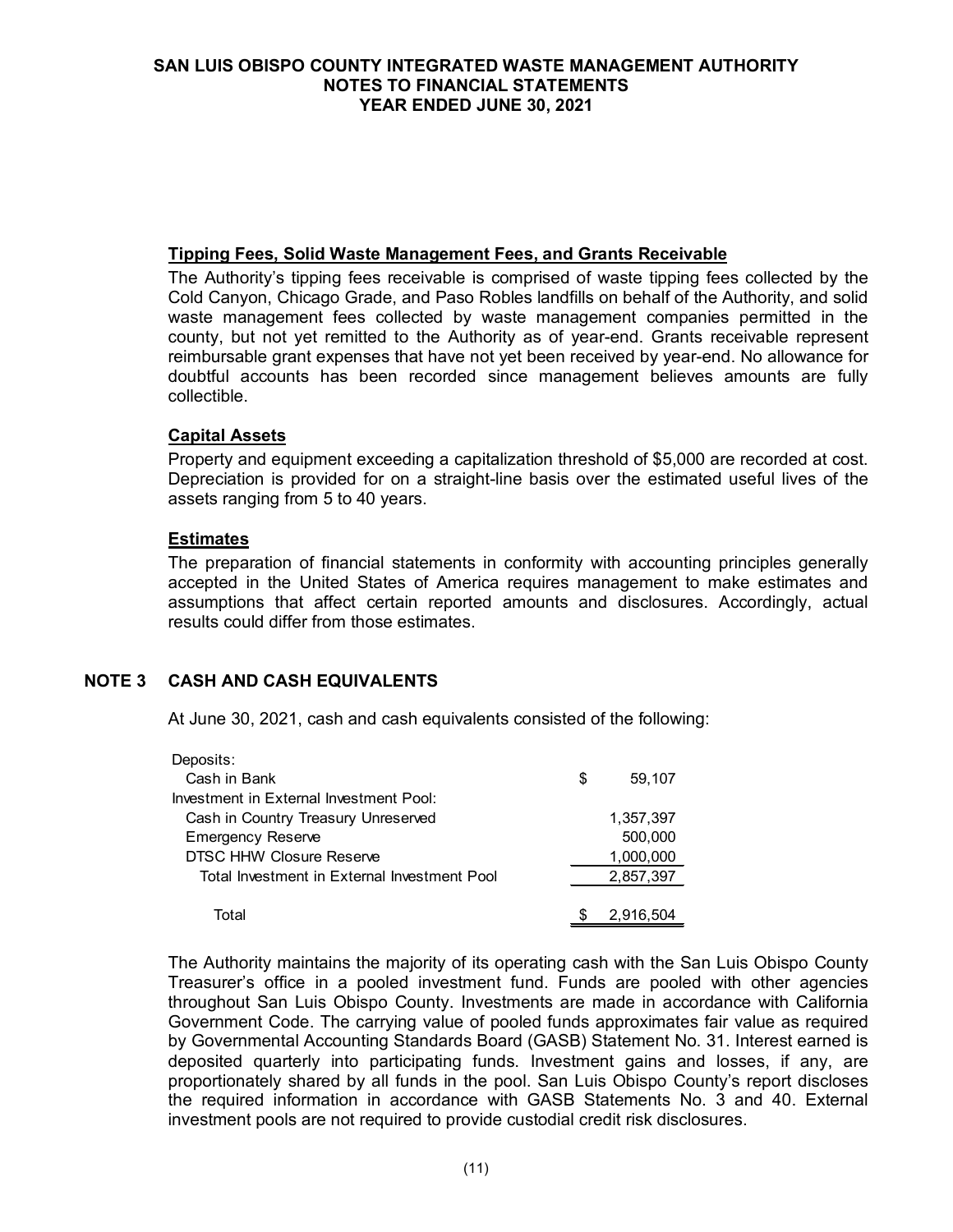## **Custodial Credit Risk - Deposits**

The Authority maintains a portion of its operating cash with a bank to facilitate payroll processing and credit card payments. Custodial credit risk is the risk that in the event of a bank failure, the Authority's deposits may not be returned to it. The Authority does not have a formal deposit policy for custodial credit risk in addition to the California Government Code collateral requirements. Cash balances held in the bank are insured up to \$250,000 by the Federal Depository Insurance Corporation (FDIC). At June 30, 2021, all deposits held by financial institutions are fully insured or collateralized with securities, held by the pledging financial institutions' trust departments in the Authority's name.

### **Interest Rate Risk**

The Authority does not have a formal investment policy that limits investment maturities as a means of managing its exposure to fair value losses arising from increasing interest rates. Cash in County Treasury is available upon demand.

### **Credit Risk**

State law limits investments in commercial paper, corporate bonds, and mutual bond funds to the top two ratings issued by nationally recognized statistical rating organizations. The Authority has no investment policy that would further limit its investment choices. San Luis Obispo County Treasury pooled investment fund is unrated.

### **Concentration of Credit Risk**

The Authority places no limit on the amount the Authority may invest in any one issuer. All of the Authority's investments are in the San Luis Obispo County Treasury.

# **NOTE 4 CAPITAL ASSETS**

At June 30, 2021, capital assets comprised the following:

|                                | Balance<br>July 1, 2020 | Additions |          | Reductions/<br>Adiustments |                          | Balance<br>June 30, 2021 |           |
|--------------------------------|-------------------------|-----------|----------|----------------------------|--------------------------|--------------------------|-----------|
| <b>Building and Leasehold</b>  |                         |           |          |                            |                          |                          |           |
| Structures and Improvements    | 953.457                 | \$        |          | S                          | $\overline{\phantom{a}}$ |                          | 953.457   |
| Equipment                      | 450,058                 |           |          |                            | (210, 192)               |                          | 239,866   |
| Total                          | 1,403,515               |           |          |                            | (210, 192)               |                          | 1,193,323 |
| Less: Accumulated Depreciation | (477,856)               |           | (71,483) |                            | 102.440                  |                          | (446,899) |
| Property and Equipment, Net    | 925,659                 |           | (71,483) | \$.                        | (107,752)                |                          | 746,424   |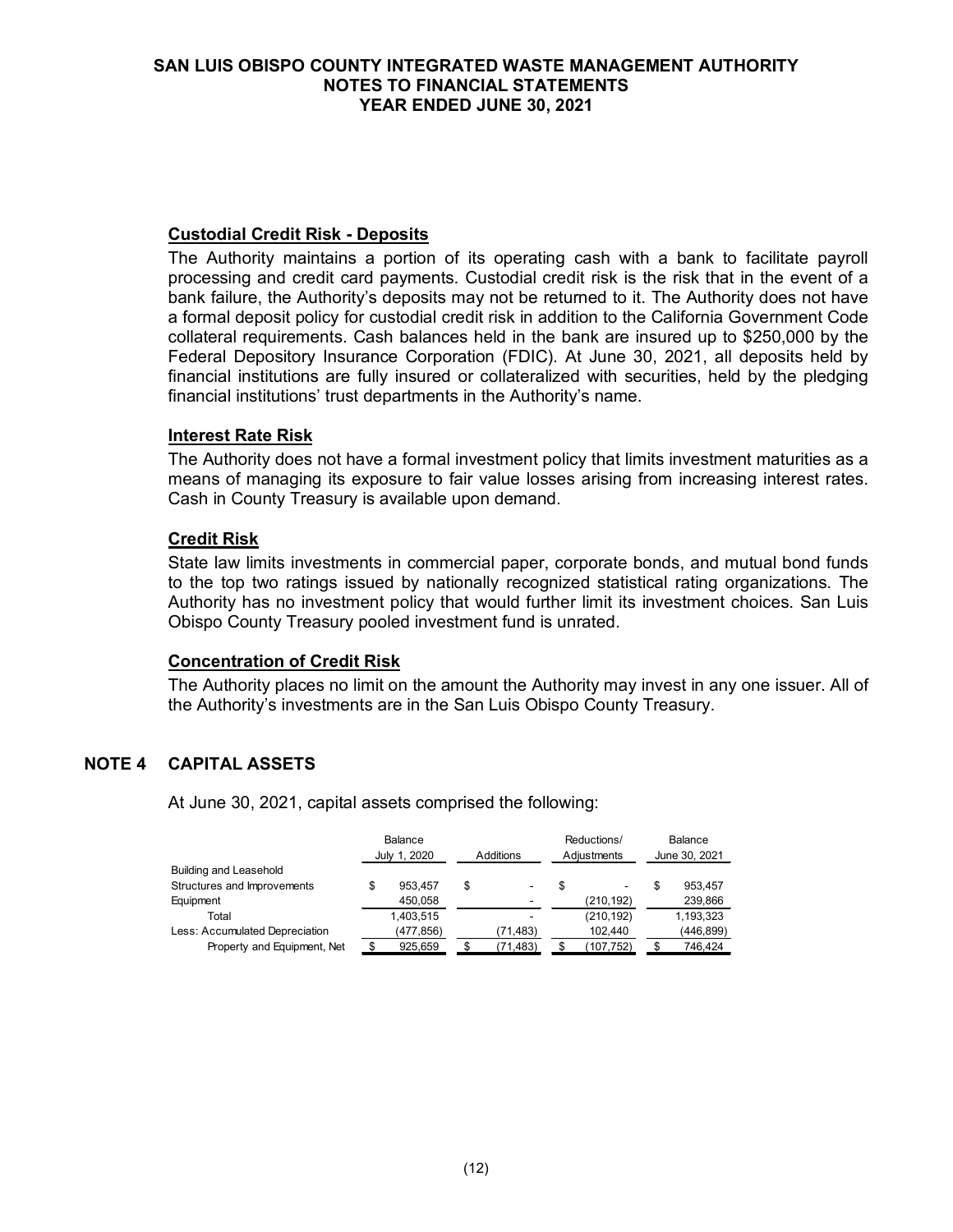## **NOTE 5 LONG-TERM LIABILITIES – COMPENSATED ABSENCES**

At June 30, 2021, long-term liabilities comprised the following:

|                             |              | Balance |           |        |                   |          |               | Balance |         | Current |
|-----------------------------|--------------|---------|-----------|--------|-------------------|----------|---------------|---------|---------|---------|
|                             | July 1, 2020 |         | Additions |        | <b>Reductions</b> |          | June 30, 2021 |         | Portion |         |
|                             |              |         |           |        |                   |          |               |         |         |         |
| <b>Compensated Absences</b> |              | 40.909  |           | 49.806 |                   | (41.888) |               | 48.827  |         | 27.214  |

### **NOTE 6 LANDFILL TIPPING & SOLID WASTE MANAGEMENT FEE REVENUE**

The operations of the Authority are primarily funded through the collection of a \$3 per ton waste tipping fee at the Cold Canyon, Chicago Grade, and Paso Robles landfills located within San Luis Obispo County and collection of solid waste management fees from companies that provide collection of solid waste, recyclables or green waste within San Luis Obispo County. Solid waste management fees are calculated as 2% of gross revenue collected by those companies except for residential accounts that are charged less than \$50 per month for which the fees are \$0.30 per month per residential customer. Revenues earned by location and type during the year were as follows:

|                             |   | 2021      |  |  |
|-----------------------------|---|-----------|--|--|
|                             |   |           |  |  |
| Cold Canyon Landfill        | S | 513.795   |  |  |
| Chicago Grade Landfill      |   | 277,042   |  |  |
| Paso Robles Landfill        |   | 125,977   |  |  |
| Solid Waste Management Fees |   | 1,030,861 |  |  |
| Total                       |   | 1,947,675 |  |  |

#### **NOTE 7 EMPLOYEE RETIREMENT PLANS**

The Authority contributes to the San Luis Obispo County IWMA Defined Contribution Plan, a defined contribution pension plan in accordance with Internal Revenue Code Section 401(a), for its current full-time employees. The Authority has no further Pension obligation after employee has left service. The pension plan is administered by Nationwide Retirement Solutions, a Public Employees Benefit Services Corporation. Benefit terms, including contribution requirements, for the pension plan are established and may be amended by the IWMA Board of Directors. For each employee in the pension plan, the Authority is required to contribute 19.53% of base salary, exclusive of overtime pay, to an individual employee account. The Authority also contributes into Social Security at 6%. Commencing with date of hire, employees are immediately vested in Authority contributions and earnings on Authority contributions. The Authority's contributions are made each pay period. For the year ended June 30, 2021, the Authority's pension expense was \$49,763, and the Authority had no pension contributions payable.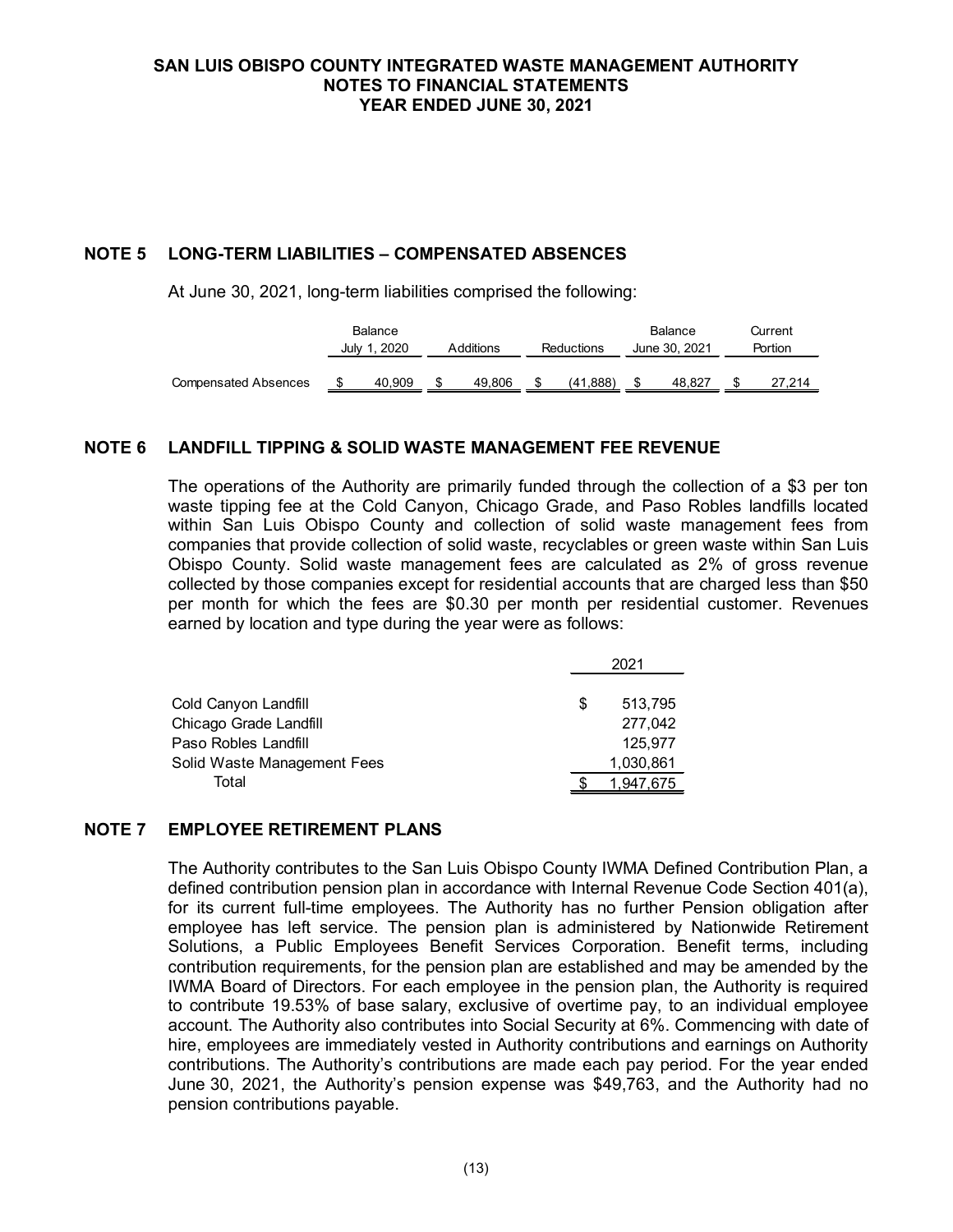The Authority sponsors a 457(b) retirement plan for its employees that allow the employees to contribute a portion of their salary to their retirement. The Authority may contribute a matching contribution which is determined on an annual basis. The Authority made contributions to the retirement plan in the amount of \$63,542 for the year ended June 30, 2021.

The Authority also contributes to a post employment health plan for its employees. For each employee in the plan, the Authority is required to contribute 2% of base salary. The Authority made contributions to the health plan in the amount of \$4,993 for the year ended June 30, 2021.

### **NOTE 8 RISK MANAGEMENT**

#### **Insurance Coverage**

The Authority purchases commercial insurance for property and liability. Property insurance is provided under a public entity property insurance program, special property insurance program. Coverage limits are \$1,000,000 per occurrence with additional per occurrence or aggregate sublimits for specific perils. The policy carries a basic deductible of \$1,000 per occurrence with additional deductibles for specific perils. Liability insurance is provided under a general liability insurance program with \$5,000,000 coverage limits per occurrence and annual aggregate with no self-insured retention with additional sublimits and deductibles for specific coverage. Pollution liability insurance coverage limits are \$2,000,000 for each condition and in aggregate with \$10,000 self-insured retention.

The Authority is a member of the Special District Risk Management Authority's (SDRMA) Workers' Compensation Program. SDRMA is a Joint Powers Insurance Authority created to provide for pooled joint protection programs among the members and to provide for the purchase of excess or reinsurance. The Authority pays an annual contribution for participation in the SDRMA workers' compensation pool with \$-0- deductible for claims. SDRMA has the right to charge assessments to the participating members; however, the Authority cannot estimate the possible range of additional assessments, if any. The SDRMA pool provides \$750,000 self-insured retention. Losses from \$750,000 to \$1,500,000 per occurrence are covered by Brit Insurance. Losses from \$1,500,000 to statutory limits are pooled with California State Association of Counties (CSAC) Excess Insurance Authority. Losses from \$5,000,000 to \$50,000,000 per occurrence are covered with reinsurance. Losses over \$50,000,000 per occurrence are also covered with reinsurance up to statutory liability under California Workers' Compensation law.

None of the above programs had settlements that exceeded pooled or insurance coverage during the past three fiscal years. There have been no significant reductions in pooled or insurance coverage from the prior year.

#### **Litigation**

From time to time, in the normal course of operations, the Authority may become involved in litigation for which the Authority may, or may not have, additional insurance coverage, depending upon the individual circumstances of the claim.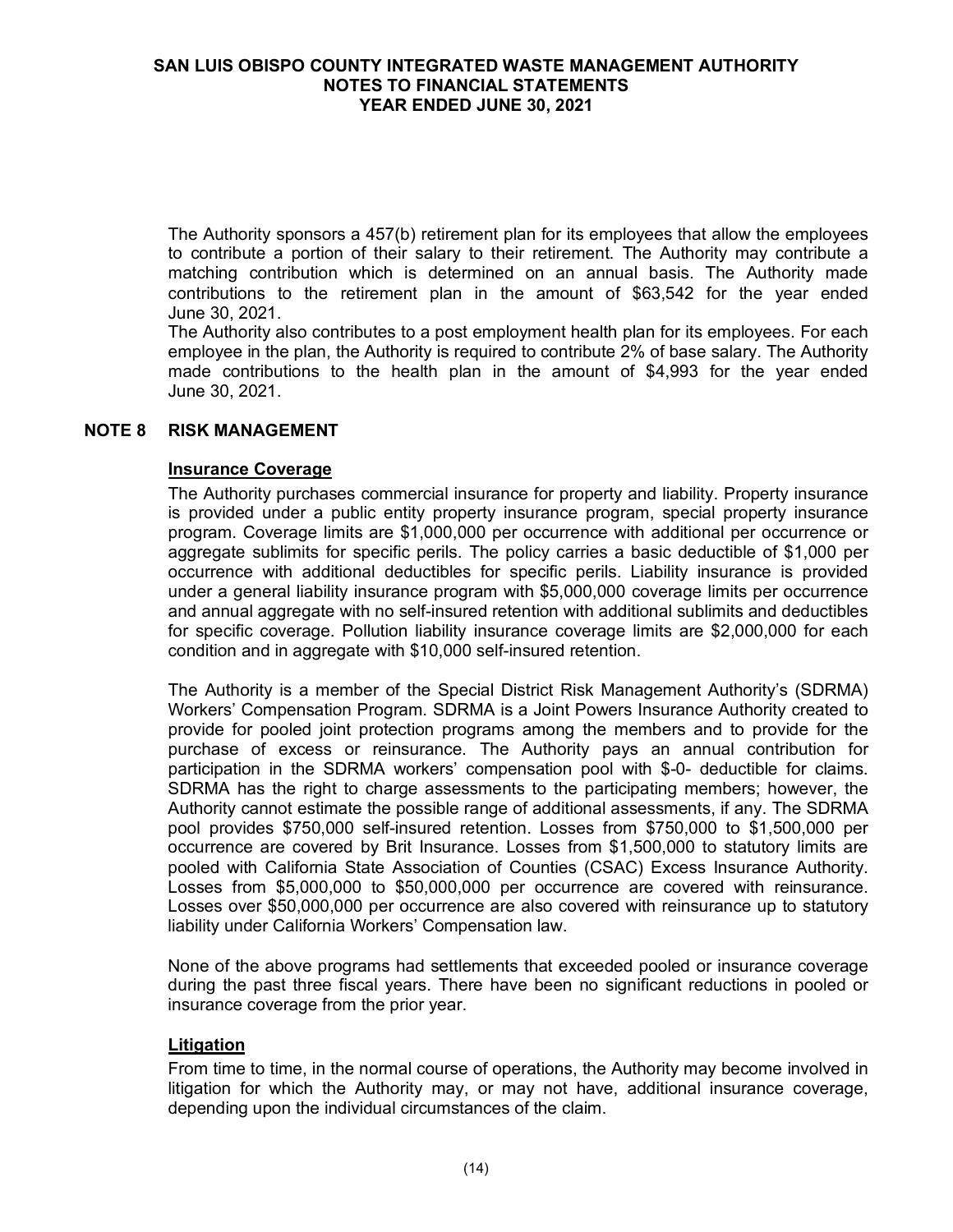## NOTE 9 **SUBSEQUENT EVENTS**

Subsequent to year-end, the Board of Supervisors from the County of San Luis Obispo decided to end their membership with the seven cities and the eleven CSD's with solid waste powers. This action means the Authority will be made up of seven cities and eleven special districts that make up approximately 80% of the population of San Luis Obispo County, however the Authority is forecasting a loss of 10% revenue based on landfill tonnage and number of accounts. This decision will take effect tentatively November 15, 2021. The Authority has discussed adjusting their landfill and hauler rates to compensate for the loss of revenue.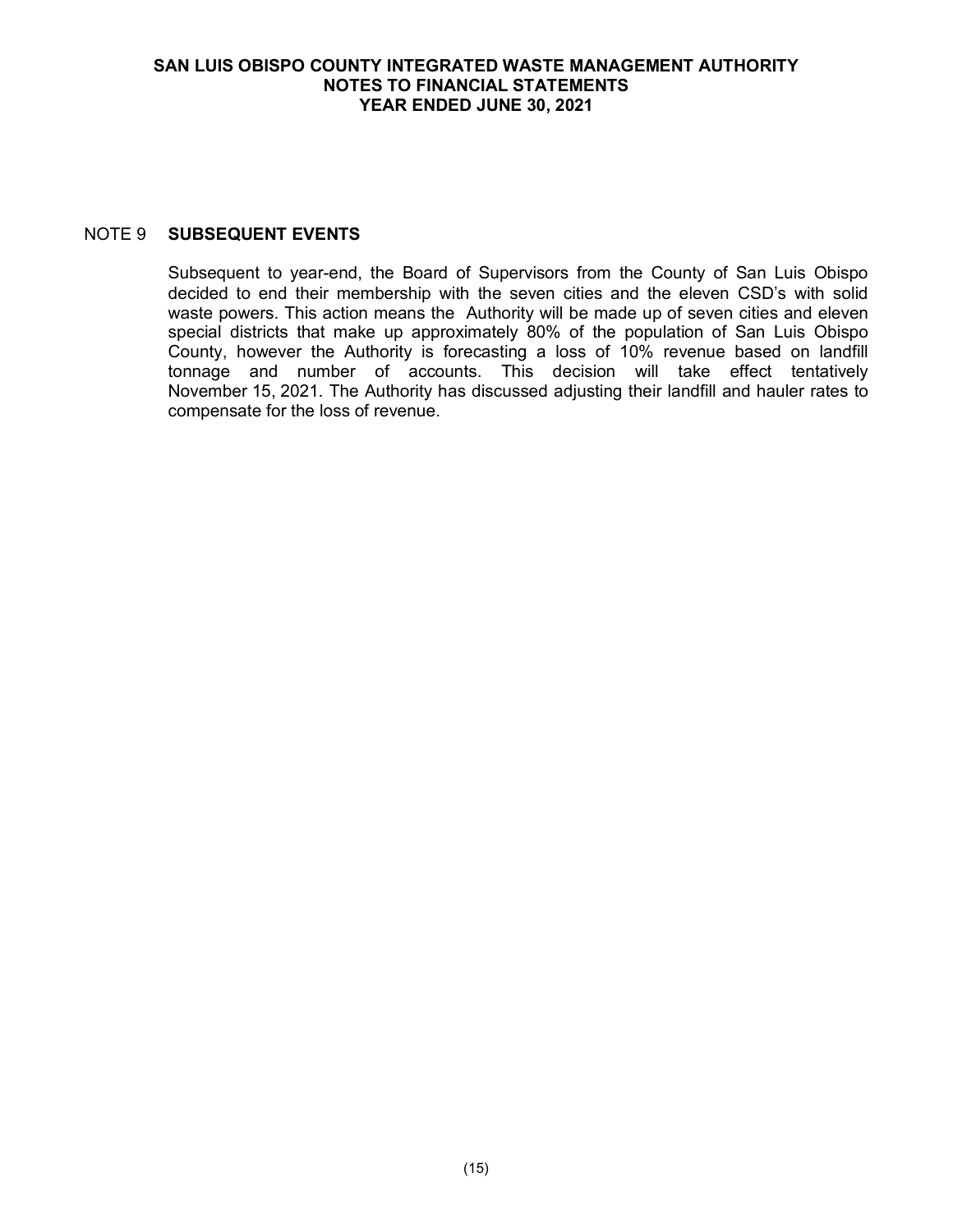

### **INDEPENDENT AUDITORS' REPORT ON INTERNAL CONTROL OVER FINANCIAL REPORTING AND ON COMPLIANCE AND OTHER MATTERS BASED ON AN AUDIT OF FINANCIAL STATEMENTS PERFORMED IN ACCORDANCE WITH GOVERNMENT AUDITING STANDARDS**

Board of Directors San Luis Obispo County Integrated Waste Management Authority San Luis Obispo, California

We have audited, in accordance with the auditing standards generally accepted in the United States of America and the standards applicable to financial audits contained in *Government Auditing Standards*  issued by the Comptroller General of the United States, the financial statements of the San Luis Obispo County Integrated Waste Management Authority (the Authority) as of and for the year ended June 30, 2021, and the related notes to the financial statements, which collectively comprise the Authority's basic financial statements, and have issued our report thereon dated October 14, 2021.

### **Internal Control Over Financial Reporting**

In planning and performing our audit, we considered the Authority's internal control over financial reporting (internal control) to determine the audit procedures that are appropriate in the circumstances for the purpose of expressing our opinion on the financial statements, but not for the purpose of expressing an opinion on the effectiveness of the Authority's internal control. Accordingly, we do not express an opinion on the effectiveness of the Authority's internal control.

A *deficiency in internal control e*xists when the design or operation of a control does not allow management or employees, in the normal course of performing their assigned functions, to prevent, or detect and correct, misstatements on a timely basis. A *material weakness* is a deficiency, or a combination of deficiencies, in internal control such that there is a reasonable possibility that a material misstatement of the entity's financial statements will not be prevented, or detected and corrected on a timely basis. A *significant deficiency* is a deficiency, or a combination of deficiencies, in internal control that is less severe than a material weakness, yet important enough to merit attention by those charged with governance.

Our consideration of internal control was for the limited purpose described in the first paragraph of this section and was not designed to identify all deficiencies in internal control that might be material weaknesses or significant deficiencies. Given these limitations, during our audit we did not identify any deficiencies in internal control that we consider to be material weaknesses. However, material weaknesses may exist that have not been identified.